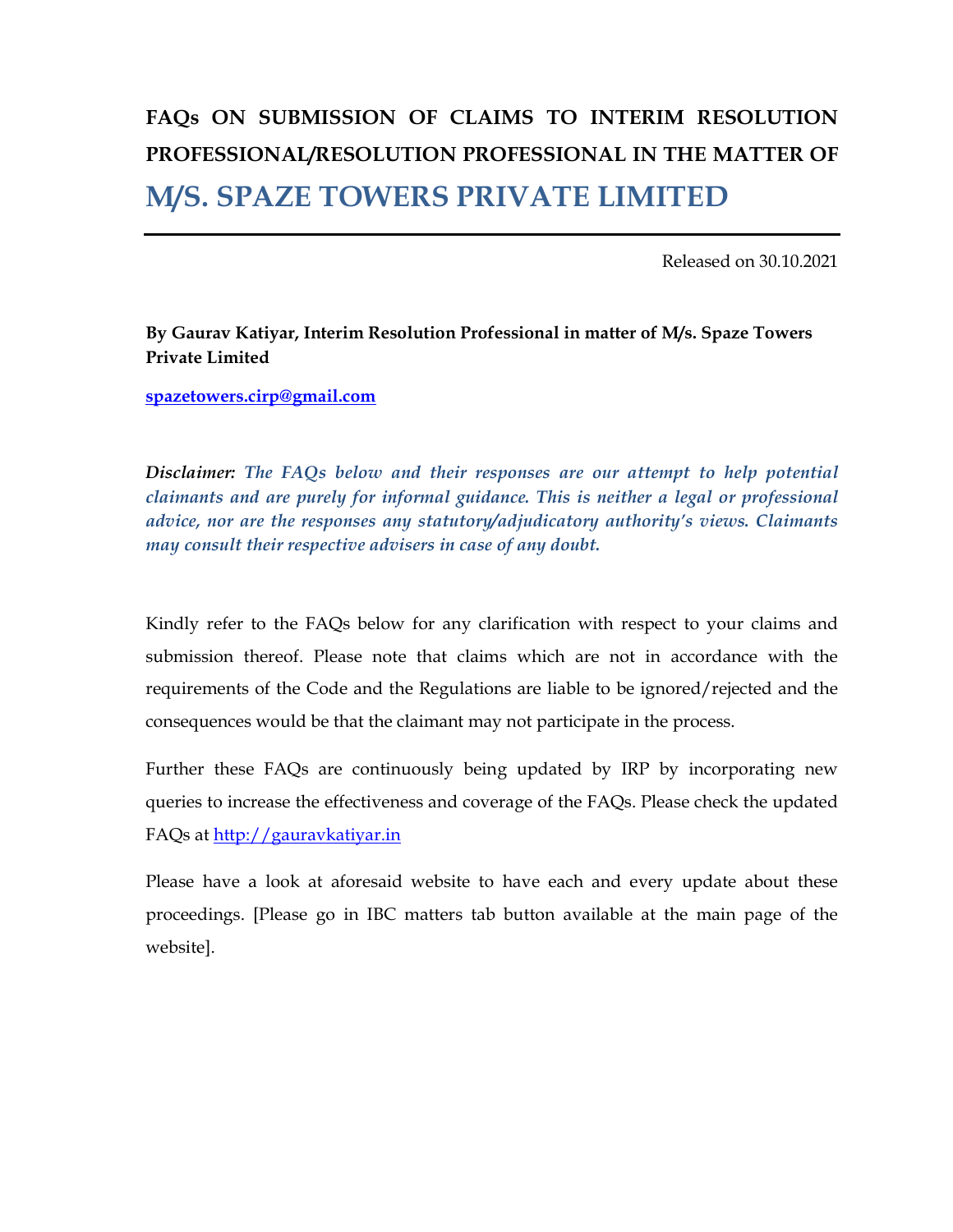### BACKGROUND/GENERAL

1. Name of company in which Hon'ble NCLT had ordered Corporate Insolvency Resolution Process (CIRP)?

The Hon'ble National Company Law Tribunal (NCLT) had ordered the Corporate Insolvency Resolution Process (CIRP) of M/s. Spaze Towers Private Limited.

# 2. What is the Company Petition No in which such order is passed by the Hon'ble NCLT?

The Hon'ble NCLT had ordered the CIRP of M/s. Spaze Towers Private Limited in C.P. No. (IB)-889(ND)/2020

### 3. From where I can get the order passed by the Hon'ble NCLT?

The order passed by the Hon'ble NCLT can be downloaded from the below mentioned link:

https://nclt.gov.in/case-details?bench=delhi&filing\_no=0710102065422020

### 4. What is the meaning of Corporate Insolvency Resolution Process (CIRP)?

As such there is no specific definition of CIRP provided in the Insolvency and Bankruptcy Code' 2016. However, broadly it can be said that M/s. Spaze Towers Private Limited has done the "default" in payment of liabilities, hence the financial position of M/s. Spaze Towers Private Limited is not very well and CIRP is the process through which creditors of the M/s. Spaze Towers Private Limited can detect that whether the company can be revived or go on as a going concern before the liquidation and what are the possibilities of revival of the M/s. Spaze Towers Private Limited before its liquidation.

### 5. Who will conduct the Corporate Insolvency Resolution Process (CIRP)?

The Hon'ble NCLT had appointed Mr. Gaurav Katiyar, as Interim Resolution Professional (IRP), who shall act as IRP for initial period of Thirty (30) days after the expiry the Committee of Creditors (CoC) shall appoint one Resolution Professional.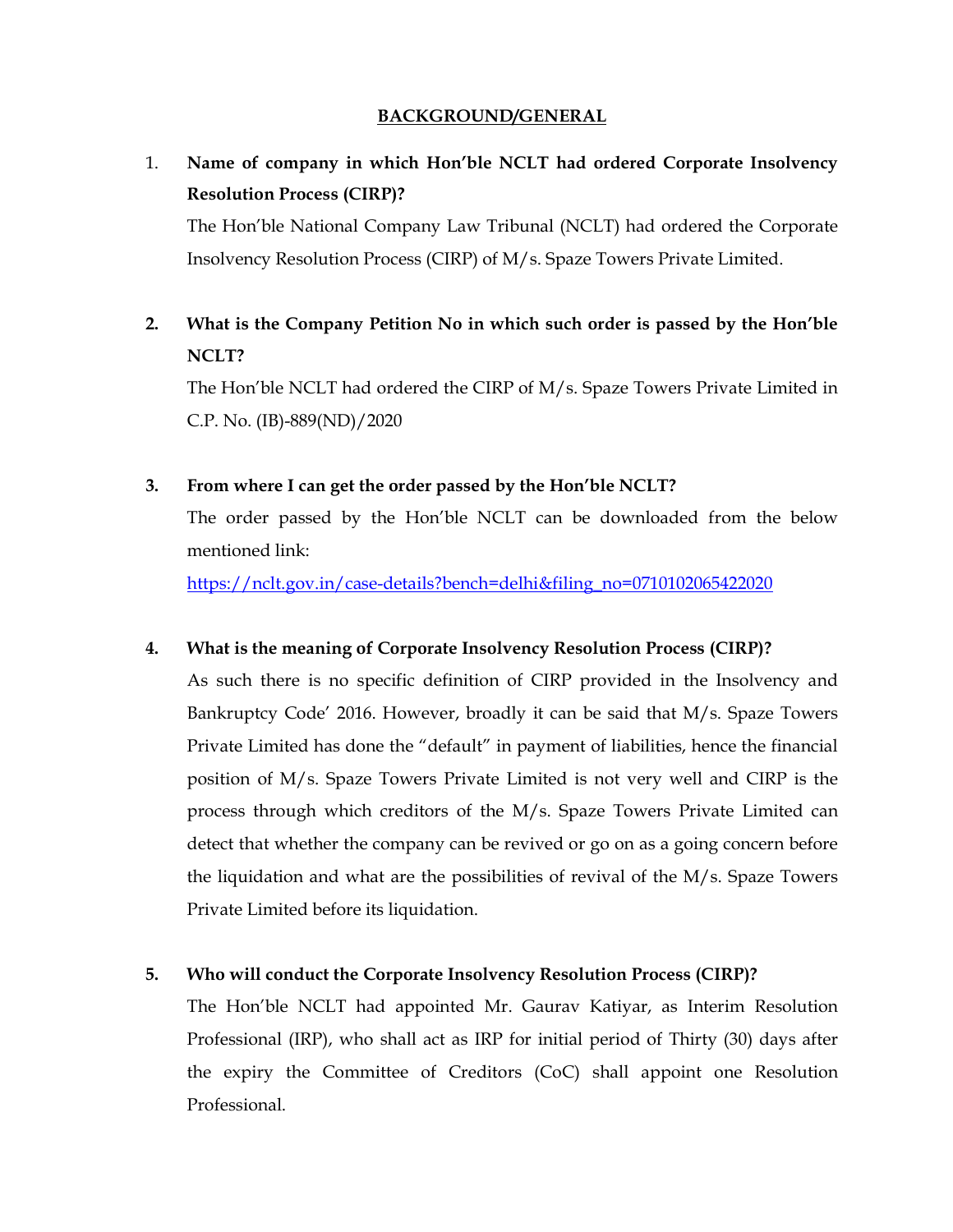### 6. How long the Corporate Insolvency Resolution Process (CIRP) will run?

As per section 12 of the I & B Code' 2016, the CIRP has to be concluded within one hundred and eighty (180) days, however the period of one hundred and eighty (180) days can be extended to Three Hundred and Thirty days (330).

### 7. What will happen after the expiry of CIRP period?

Either the insolvency of M/s. Spaze Towers Private Limited will be resolved or the M/s. Spaze Towers Private Limited will go into the liquidation.

8. What is the meaning of Committee of Creditors (CoC) and who are its members? Committee of Creditors shall be the body comprising the creditors of M/s. Spaze Towers Private Limited. Generally, the Financial Creditors are the members of the CoC, however in the absence of Financial Creditors, Eighteen largest operational creditors become the members of CoC.

### 9. What is the role/function of Committee of Creditors (CoC)?

After the constitution of CoC the CIRP is conducted on the instructions of the CoC and all the voting powers of the Board of Directors of the company are vested in the members of CoC.

### 10. Who are the financial creditors?

As per section 5(7) of the I & B Code' 2016 "Financial creditor" means any person to whom a financial debt is owed and includes a person to whom such debt has been legally assigned or transferred to. Further, section 5(8) of the I & B Code' 2016, defines the terms "Financial Debt".

### 11. Who are the operational creditors?

As per section 5(20) of the I & B Code' 2016 "operational creditor" means a person to whom an operational debt is owed and includes any person to whom such debt has been legally assigned or transferred. Further As per section 5(21) of the I & B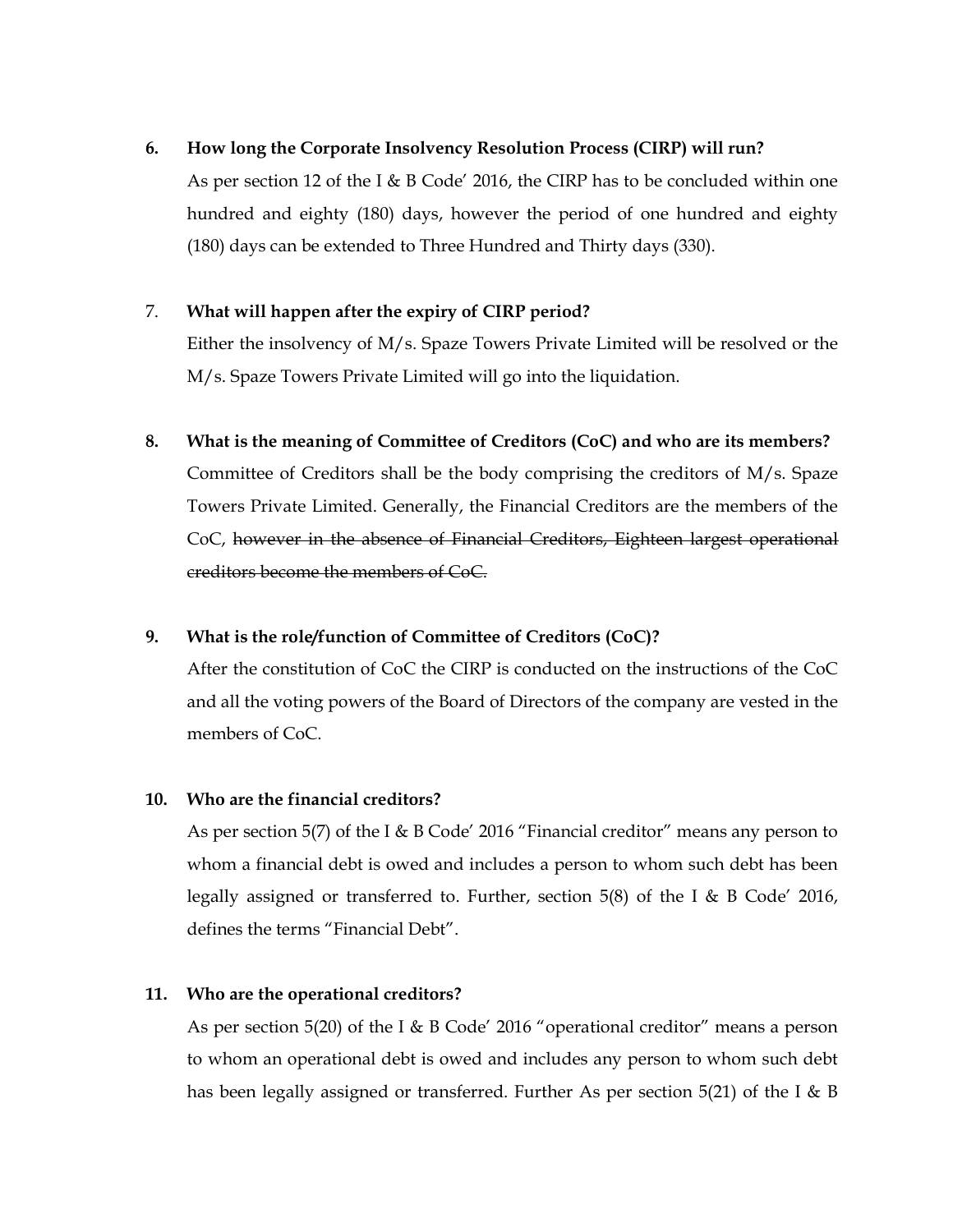Code' 2016, "operational debt" means a claim in respect of the provision of goods or services including employment or a debt in respect of the payment of dues arising under any law for the time being in force and payable to the Central Government, any State Government or any local authority.

### 12. Forms required to be filed by the Creditors?

Form B: Proof of Claim by operational creditors except workmen and employees Form C: Submission of claim by financial creditors Form CA: Submission of claim by financial creditors in a class Form D: Proof of claim by a workman or an employee Form E: Proof of claim submitted by authorised representative of workmen and employees

Form F: Proof of claim by creditors (other than financial creditors and operational creditors)

#### 13. From where the forms required to be filed by the Creditors can be downloaded?

The forms required to be filed by creditors can be downloaded from the below mentioned link:

http://www.ibbi.gov.in/home/downloads

Please use available in serial No-1 only.

# 14. Whether downloaded form can be filled by hand or computerized filled form is required?

The downloaded form may be filled by hand or may be typed in computer. Claim form must be duly signed by the claimants else it may be rejected/ ignored.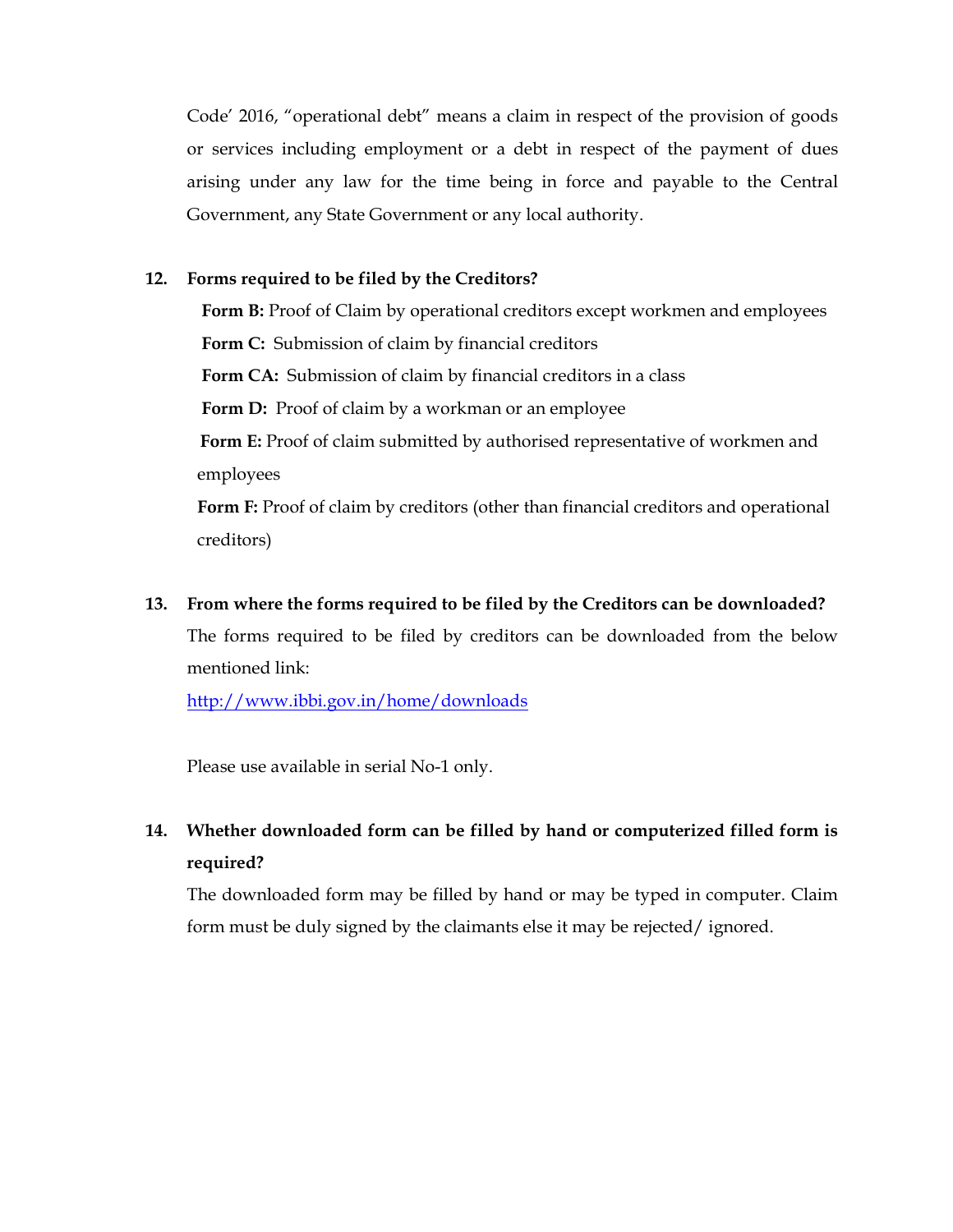# QUERIES PERTAINING TO SHOP/PLOT/COMMERCIAL SPACE/ FLAT BUYER OF M/s. SPAZE TOWERS PRIVATE LIMITED

- 15. I am a shop/plot/commercial space/ flat buyer of M/s. Spaze Towers Private Limited, which form is applicable to me? In case of shop/plot/commercial space/ flat buyer of M/s. Spaze Towers Private Limited Form CA is required to be filled.
- 16. Do I still require to file Form CA if I purchased shop/plot/commercial space/ flat buyer from other group companies and not from M/s. Spaze Towers Private Limited? No.

17. What is the time limit of filing of Form CA?

Form CA should be filed within 14 days (i.e. 12.11.2021) from the date of appointment of IRP.

 However, it can also be filed within 90 days from the commencement of CIRP i.e. 27.01.2022.

18. What if, I am a shop/plot/commercial space/ flat buyer of M/s. Spaze Towers Private Limited and don't file the Form CA?

Then you will be left out of the Corporate Insolvency Resolution Proceedings. Generally and broadly, during CIRP, the Hon'ble NCLT, CoC, IRP/RP takes care of interest of the creditors who had filed their respective forms and in absence of your Form CA, you may be left out from their considerations.

### 18A How can I file the Form CA?

Form CA has to be mandatorily filed in electronic mode. In the present case please file the duly filled, signed and scanned Form CA along with relevant documentary evidence @ spazetowers.cirp@gmail.com.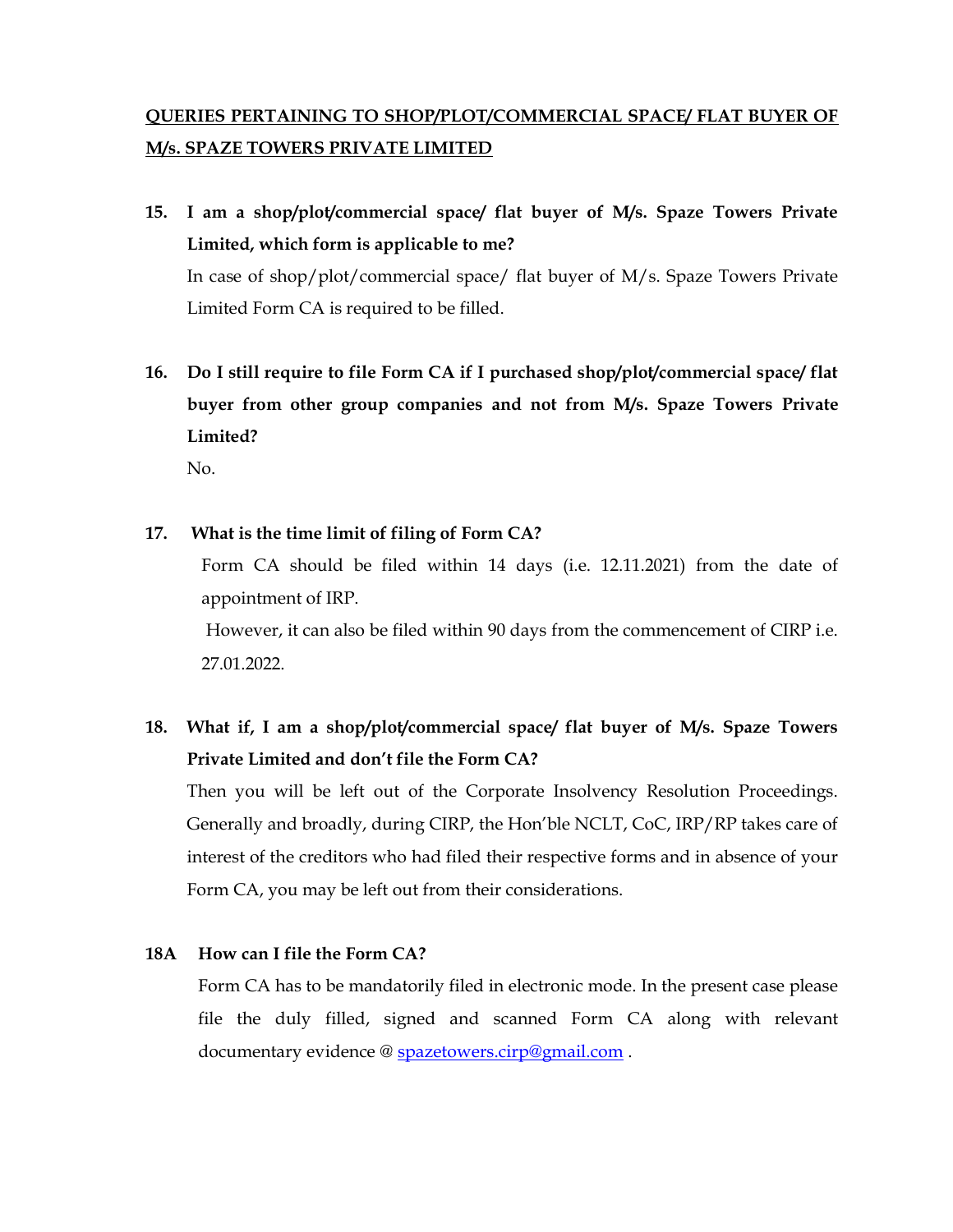#### 18B Can I claim interest in Form CA?

Yes. However, IRP/RP will examine whether you are entitle for any interest, but you can claim.

### 18C At what rate I can claim interest?

The rate of interest shall be as per the terms and conditions of the agreement/contract with builder.

#### 18D Till when I can claim interest?

The interest can be claim till date of commencement of CIRP i.e. 28.10.2021. Beyond 28.10.2021, no interest will be admitted by the IRP.

### 19. What documents I am supposed to annex along with Form CA?

The general rule is buyer can annex any paper to show/proof that the buyer had purchased/booked the flat in M/s. Spaze Towers Private Limited and paid the amount of consideration.

Generally, these papers are sufficient:

- $\triangleright$  Calculation sheet showing the calculations of amount of debt (*preferably in* MS-excel format);
- > Allotment letter issued by M/s. Spaze Towers Private Limited;
- $\triangleright$  Payment Receipts issued by M/s. Spaze Towers Private Limited;
- Statement of Account, if any, issued by  $M/s$ . Spaze Towers Private Limited;
- Memorandum of Understanding /Builder Buyer Agreement;
- $\triangleright$  Bank Statement showing the payments made to M/s. Spaze Towers Private Limited;
- > TDS statement, if deducted;
- $\triangleright$  Any other document, if relevant.

# 20. What if, Statement of Account issued by M/s. Spaze Towers Private Limited is not available with me?

Then please fill Form CA on the basis of other documents available with you, the IRP shall try to get your Statement of Account from the management of the company.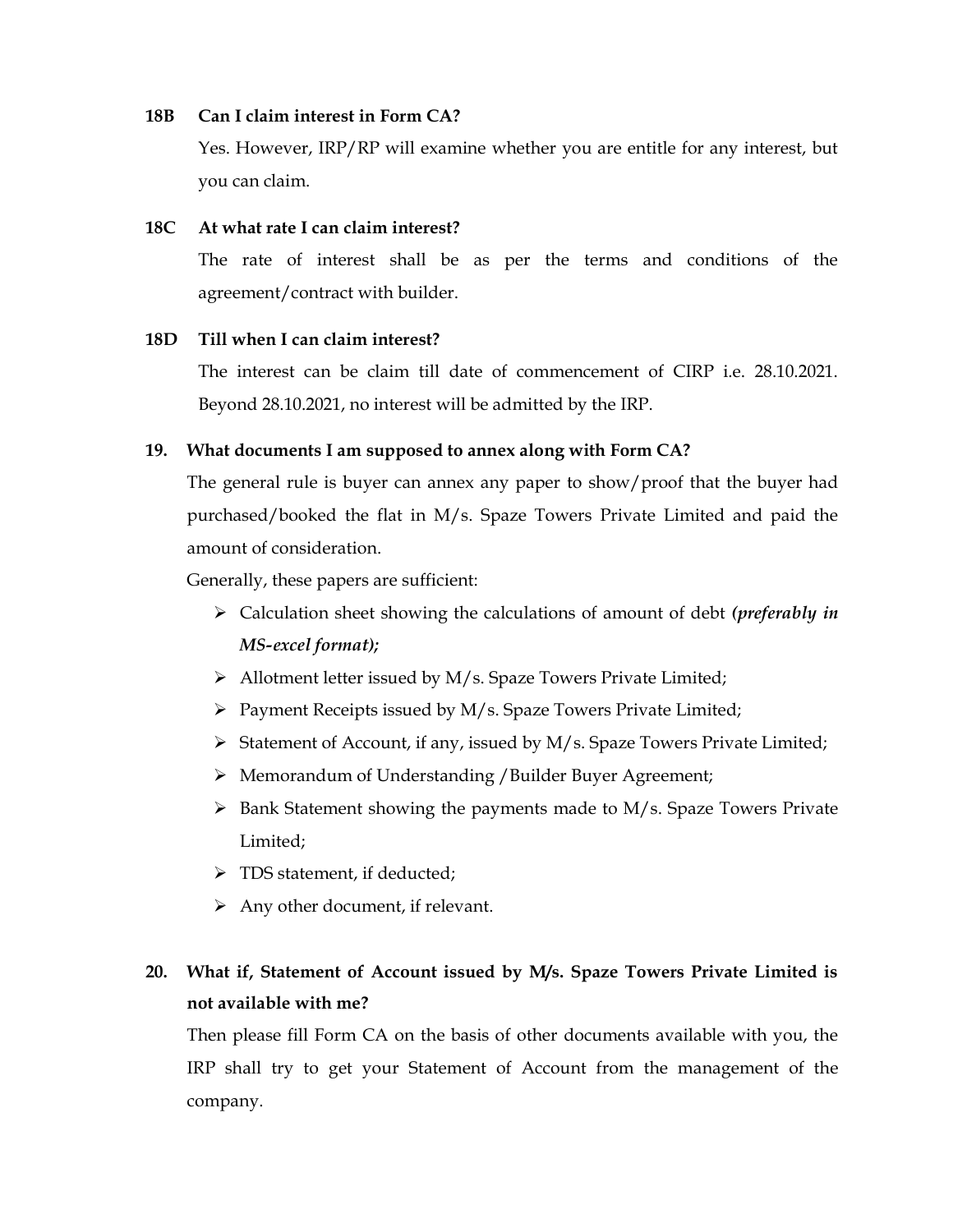# 21. Can I requests/write mail to the IRP/RP to issue my Statement of Account from M/s. Spaze Towers Private Limited?

The IRP is an outsider appointed by the Hon'ble NCLT. The RP knows very little about the records, documents, software and files of the company. In such situation the outcome of your request will depend on the cooperation of the management of the company. Hence, under these circumstances, the IRP will try to arrange the same but cannot promise/assures to provide the same.

22. Can IRP/RP reject my claim if Statement of Account issued by M/s. Spaze Towers Private Limited is not available with me?

No. In that case please provide other relevant documentary evidence available with you, IRP/RP is will consider the same.

#### 23. Once I file my claim is the IRP/RP bound to admit it?

No. If the claimant is not able to prove his debt, then the IRP/RP has to right to reject or partially admit the claim.

#### QUERIES RELEVANT FOR OPERATIONAL CREDITORS OF THE COMPANY

# 24. I am an Operational Creditor of the Company. Which Form should I use to file my claim?

An Operational Creditor, other than a workman or employee, will have to fill in Form B along with the Declaration and Verification, provided under Schedule of IBBI (Insolvency Resolution Process for Corporate Persons) Regulations, 2016 ("CIRP Regulations") and submit it to the Interim Resolution Professional (IRP) (Mr. Gaurav Katiyar) of the Corporate Debtor.

25. How should an Operational Creditor, (other than workmen and employee) submit the Form (proof of claim) to the IRP?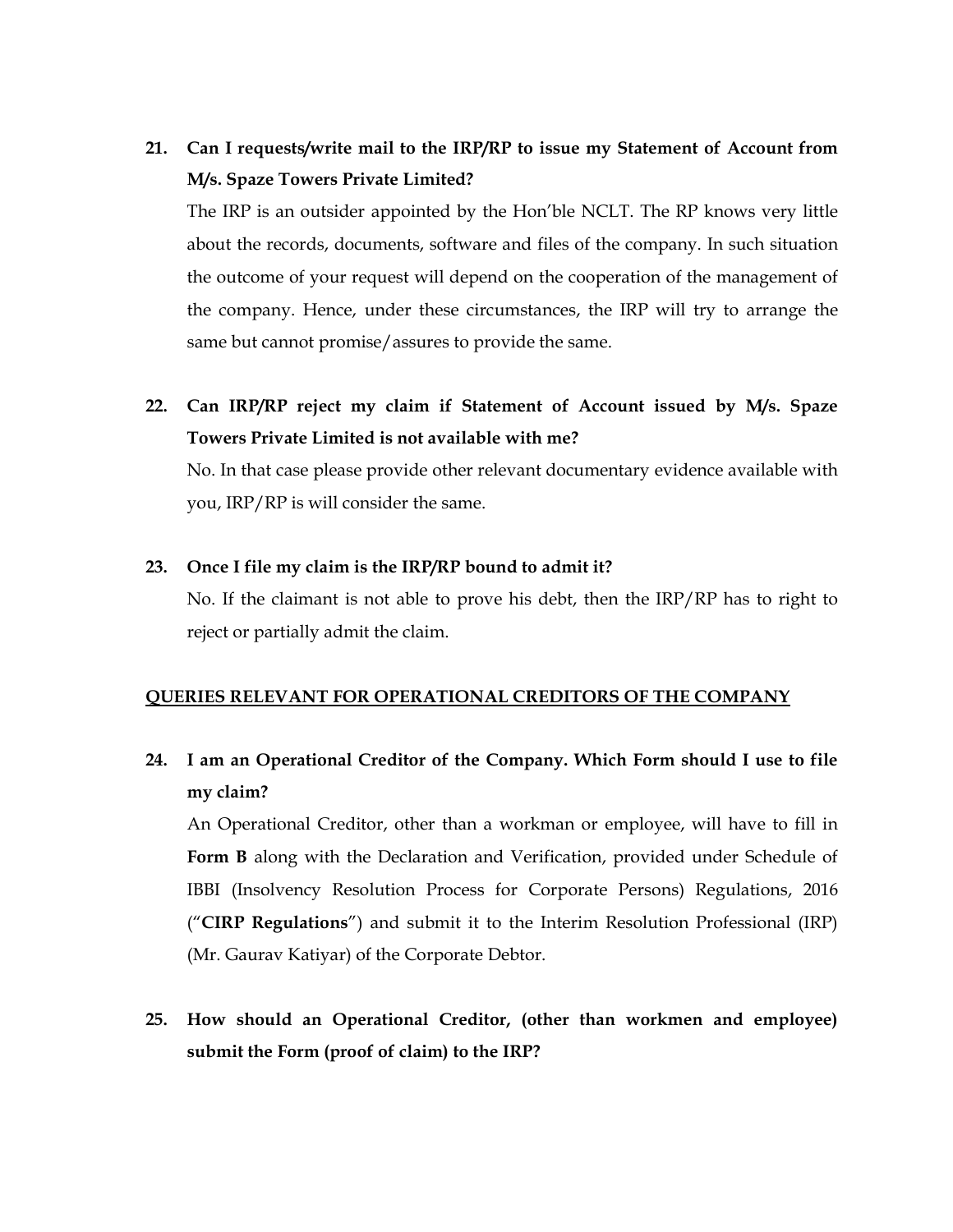An Operational Creditor shall submit the Form to the IRP in *person*, by *post* or by electronic means.

#### 26. What is the time limit of filing of Form B?

Form B should be filed within 14 days (i.e. 12.11.2021) from the date of appointment of IRP.

However, it can also be filed within 90 days from the commencement of CIRP i.e. 27.01.2022.

# 27. What if, I am an operational creditor of M/s. Spaze Towers Private Limited and don't file the Form B?

Then you will be left out of the Corporate Insolvency Resolution Proceedings. Generally and broadly, during CIRP, the Hon'ble NCLT, CoC, IRP/RP takes care of interest of the creditors and in absence of your Form CA, you may be left out from their considerations.

28. Should a Form for filing proof of claim accompany any documentary evidence? Yes. Every Form for filing proof of claim of a creditor shall be supported by documentary evidence. An Operational Creditor may support his/its claim with invoice/bill of supply of goods/services or any other relevant documentary proof.

# 29. What is the format of the Declaration required to be filed along with the proof of claim?

The format of Declaration is provided in Schedule in respect of each Form for filing proof of claim.

30. Each Form for submission of proof of claim by a creditor requires particulars of mutual credit, mutual debts, or other mutual dealings between the corporate debtor and the creditor which may be set-off against the claim made by the creditor. What is meant by such particulars?

There might be instances where debt may also be owed by the creditor towards the Corporate Debtor. Such debts may be referred to as mutual debts/credits between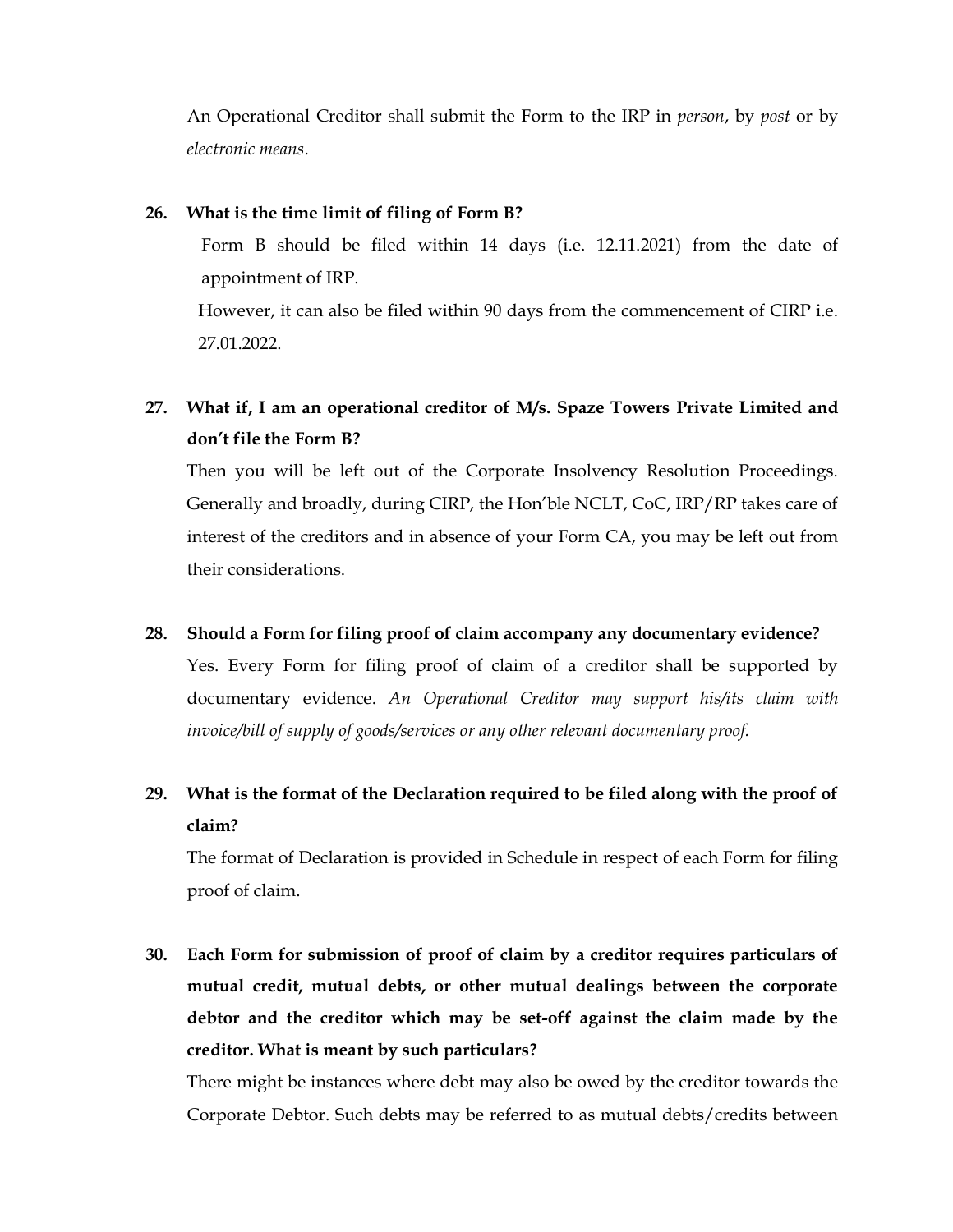the Corporate Debtor and creditor, which may be set off against the debt/claim of the creditor. In such case, the creditor shall mention the particulars of such mutual debt in the specified space provided in the respective Form for filing proof of claim.

For example: A Ltd. is a Corporate Debtor owing debt amounting to INR 1000 to OC Ltd. an Operational Creditor for goods supplied by OC Ltd. A Ltd. is in the business of providing HR consultancy services. In its course of business, A Ltd. provided services to OC Ltd., consideration for which amounting to INR 400 is yet to be paid by OC Ltd. Such INR 400 shall be referred to as mutual debt between A Ltd. and OC Ltd. which may be set off against the claim of OC Ltd. amounting to INR 600. Particulars of such mutual debt have to be mentioned in Form B for submission of proof of claim by an Operational Creditor.

#### QUERIES RELEVANT FOR ALL THE CREDITORS OF THE COMPANY

#### 31. How does the IRP/RP check the claim?

The IRP/RP is will consider the documentary proof filed by the creditor along with his claim. In case of any discrepancy the IRP/RP has right to ask for further documents/clarification from the creditor who is bound to provide the same. The IRP/RP shall also consider the books of accounts and other records of the company, if the same is available to him.

32. What if, I submitted my claim with lesser amount and after some time I found that I am entitle for large amount?

Please immediately connect with your RP along with relevant documentary proof. Your RP has powers to vary your claim.

# 33. Does filing of claim means that the Corporate Debtor or the IRP/RP is going to pay me money?

A successful submission of claim by a creditor is not a confirmation/assurance of receipt of debt due. It is merely a representation that a debt is due of respective amount and nature.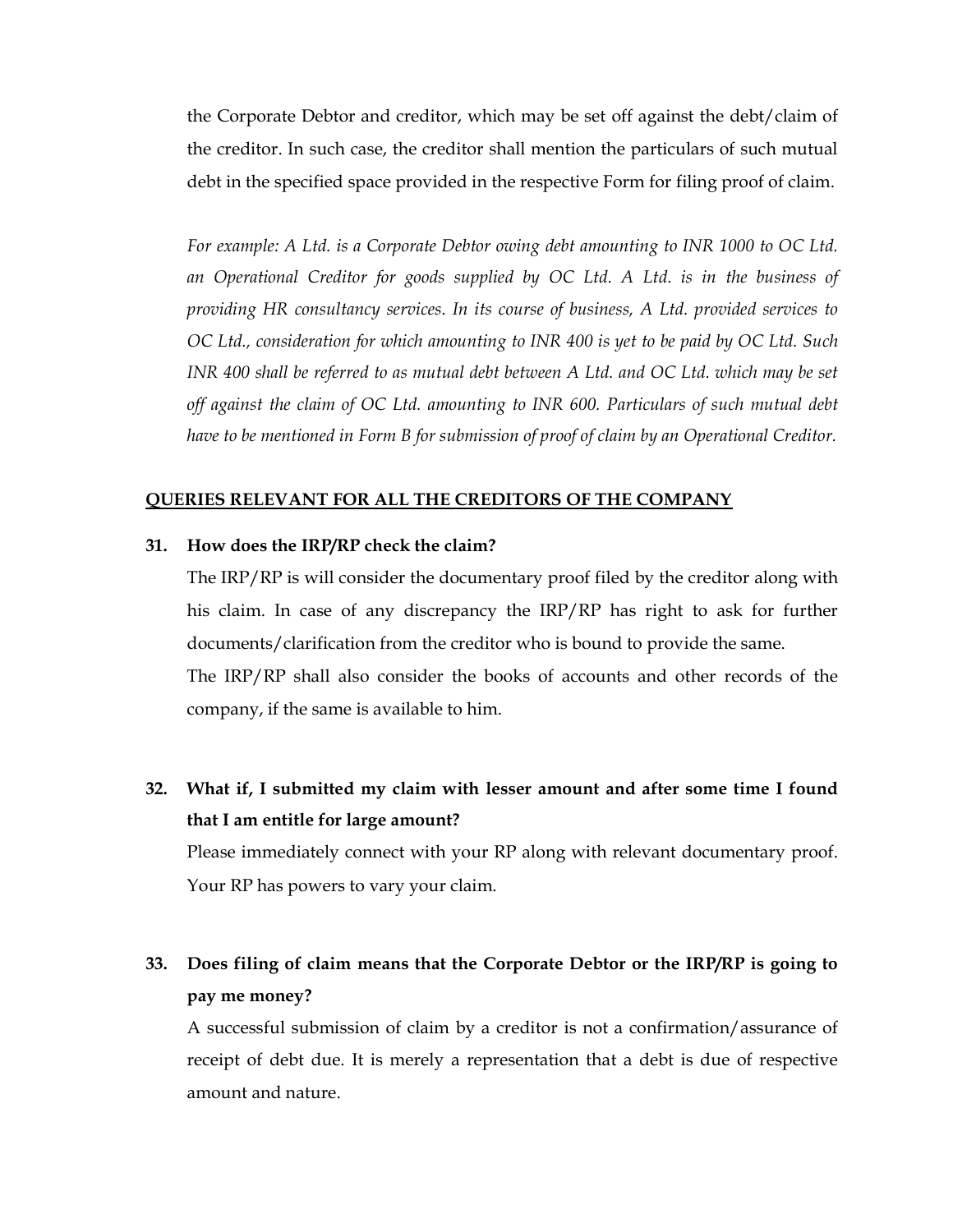# 34. What if I submit a wrong claim or inflate the claim amount, or write wrong particulars?

The submission of a claim is supported by your Affidavit, wherein you are swearing on oath that the particulars are true and correct. Please evaluate the serious implications of doing so.

Your claim forms the basis of the RP computing the liquidation value of the assets and liabilities of the Corporate Debtor. Therefore, you must ensure that the particulars submitted by you are true and correct.

#### 35. My claim was disputed by the Corporate Debtor. Can I still submit the claim?

Yes, but then you must make it clear in your submission, that the Corporate Debtor has disputed the claim.

#### 36. I have a contingent claim. Can I submit such claim?

Yes, but then you must make it clear that the claim is contingent, and clarify the contingency as well.

# 37. I am holding some securities/assets of the Corporate Debtor against my claim. Should I still submit the claim?

Yes. The assets of the Corporate Debtor form part of its liquidation estate, and your claim ranks as per priority order. Therefore, you must submit the claim and disclose the particulars of the assets/securities you are holding.

### 38. How do I contact the RP of the Corporate Debtor ?

Please send email to spazetowers.cirp@gmail.com.

#### 39. Can I call the RP?

Communication through emails will be preferred.